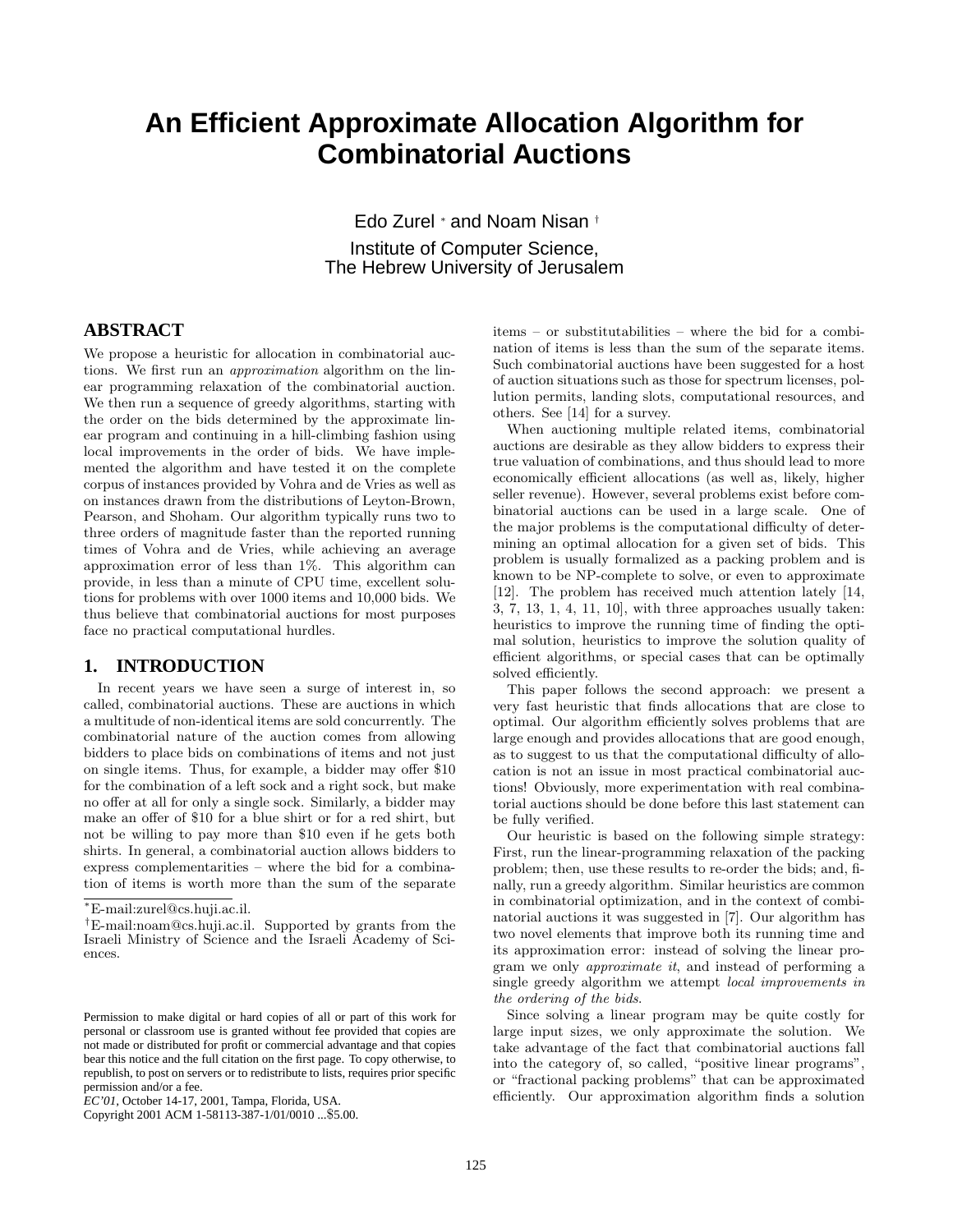for the linear programming relaxation of the combinatorial auction that is, provably, within a factor of  $1 + \epsilon$  from the optimal one. This approximate result is sufficient for our purposes since we are only using it to determine an order on the bids to be used by the second stage. Optimality of the LP solution neither guarantees, nor is required, for the quality of solution produced by the second stage.

Instead of running a single greedy algorithm based on the resulting order, we perform a hill-climbing process where we repeatedly improve the solution quality by making a single change in the order of the bids, and run a greedy algorithm on the modified order.

We shortly present the main ideas of each of these phases, leaving the details to section 2.

## **1.1 The Approximate Positive Linear Program Algorithm**

In [2, 9, 6] primal-dual approximation algorithms were suggested for linear problems where all the coefficients are non-negative. Variants of this type of algorithms were used to obtain fast asymptotical sequential running times [9], as well as parallel algorithms [6] and a distributed implementation [2]. The main idea in these algorithms is a certain relaxation process where at each stage a primal variable is increased and the dual variables are updated by an amount that is exponential in the amount that they are "covered". We present our algorithm, which uses the same idea, in terms of a price-adjustment process.

Assume that there are  $n$  goods and  $m$  input bids, each offering a value  $v_j$  for a bundle of goods  $S_j \subseteq 1...n^{-1}$ . We will be maintaining a (scaled) price  $p_i$  for each good. The key concept is the definition of a (scaled) fractional allocation to a bid j at prices  $p_1...p_n$  to be,  $A_j(p_1...p_n) =$  $exp(-\sum_{i\in S_j}\frac{p_i}{v_j})$ . Thus if the offered price is small compared to the item prices,  $\sum_{i \in S_j} p_i \gg v_j$ , the allocation is nearly zero, while if it is large,  $\sum_{i \in S_j} p_i \ll v_j$ , the allocation is nearly 1. The total demand for an item  $i$  at prices  $p_1...p_n$  is the sum of the allocations for it:  $D_i(p_1...p_n) = \sum_{v \in S} A_i(p_1...p_n)$ .  $_{j|i\in S_j} A_j(p_1...p_n).$ 

The algorithm repeatedly picks the item  $i$  with highest demand  $D_i(p_1...p_n)$  at the current prices, and increases its price by a small (carefully chosen) quantity  $\delta$ . It then updates the values of  $A_j$  and  $D_i$  and repeats. Feasible solutions to the primal and dual problems can be obtained at each stage by scaling the vector of prices and the vector of fractional allocations.

We prove that the values these primal and dual feasible solutions approach each other rapidly, thus yielding an approximate solution for the linear program.

The worst case asymptotic running time of our algorithm  $(O(n^3m \log(m/\epsilon)/\epsilon^3))$  is rather similar to the asymptotic running times of previous algorithms for approximate positive linear programs. However, our algorithm has two advantages that make it especially appropriate for implementation. First, we argue theoretically that on "normal" inputs it will actually run in time  $O(nm \log(m/\epsilon)/\epsilon^2)$  (which, for fixed  $\epsilon$ , is nearly linear in the size of a matrix needed in order to represent the input.) Second, the algorithm is very simple, and all the "hidden constants" are small. To the best of our knowledge we are the first to implement an approximation algorithm for positive linear programs, and indeed we can report significantly faster running times than commercial exact solvers of linear programs. We believe that our algorithm for approximate positive linear programs is of independent interest.

# **1.2 Hill-climbing Using a Greedy Algorithms**

The approximate linear programming phase provides a fractional allocation  $0 \leq A_i \leq 1$  for every bid, and an item price  $p_i$  for every good. The basic intuition from [7] is that we should attempt to allocate bids with larger  $A_i$  before bids with lower  $A_i$  and, for those bids with  $A_i = 0$ , attempt allocating bids with larger  $v_j / \sum_{i \in S_j} p_j$  first. Thus the greedy algorithm first orders the bids according to this ranking. It then greedily goes over the bids according to this order, satisfying in turn each bid that does not request any item that was previously allocated.

This greedy algorithm usually performs reasonably well in experiments, but not very well – its distance from optimal is usually in the range of 5%-50%. We thus attempt improving the result using local improvements. The key idea here is to define locality in terms of the order: a local improvement is a modification of the order of the bids via moving a single bid to first place and then re-running the greedy algorithm on the modified order. The modified order is maintained if the solution of the greedy algorithm has improved, and another local improvement is attempted, until no more local improvements are possible. We have found, in experiments, that only a very small number of local improvements are usually needed. In order to maintain simplicity, we have not attempted fancier variants of hill-climbing such as simulated annealing.

# **1.3 Experimental Results**

We have performed a significant amount of experiments on a C implementation of the algorithm (available on the web at http://www.cs.huji.ac.il/~zurel). We have used the complete data set of [14] which is available online to evaluate our algorithms. This data set contains  $2240^2$  problems with numbers of items ranging between 25 to 400 and number of bids ranging between 50 to 2000, drawn from five different distributions. All our experiments were done on an "old PC" (Pentium II 450 MHz with 128MB RAM running Linux kernel 2.2.5). We compared our results to the optimal results and to the running times reported in [14] which were obtained using commercial (CPLEX) integer programming software running on a rather strong computer (SGI Origin 200 with four MIPS R10000 processors at 225 MHz each with 1GB RAM), and which compared favorably with other programs for combinatorial auctions.

The bottom line is given in the following two sets of results showing the quality of the solution and the running times of our algorithm on the complete data set of [14]. Each point in each of these graphs represents the average taken over all instances from a specific distribution and a specific problem size in the data set. We see that the solution quality is usually less than 0.5% away from optimal, where for no distribution and problem size it is more than 4% away (and on none of the 2240 instances tested, more than 14% from optimal). The running times are shown as a fraction of the running times of CPLEX reported by [14],

<sup>&</sup>lt;sup>1</sup>As observed in [4, 7] this does not lose generality, since more complicated bids may be expressed in this fashion.

<sup>&</sup>lt;sup>2</sup>The set actually contains 2560 problems, but [14] have only provided the optimal solutions for 2240 of them.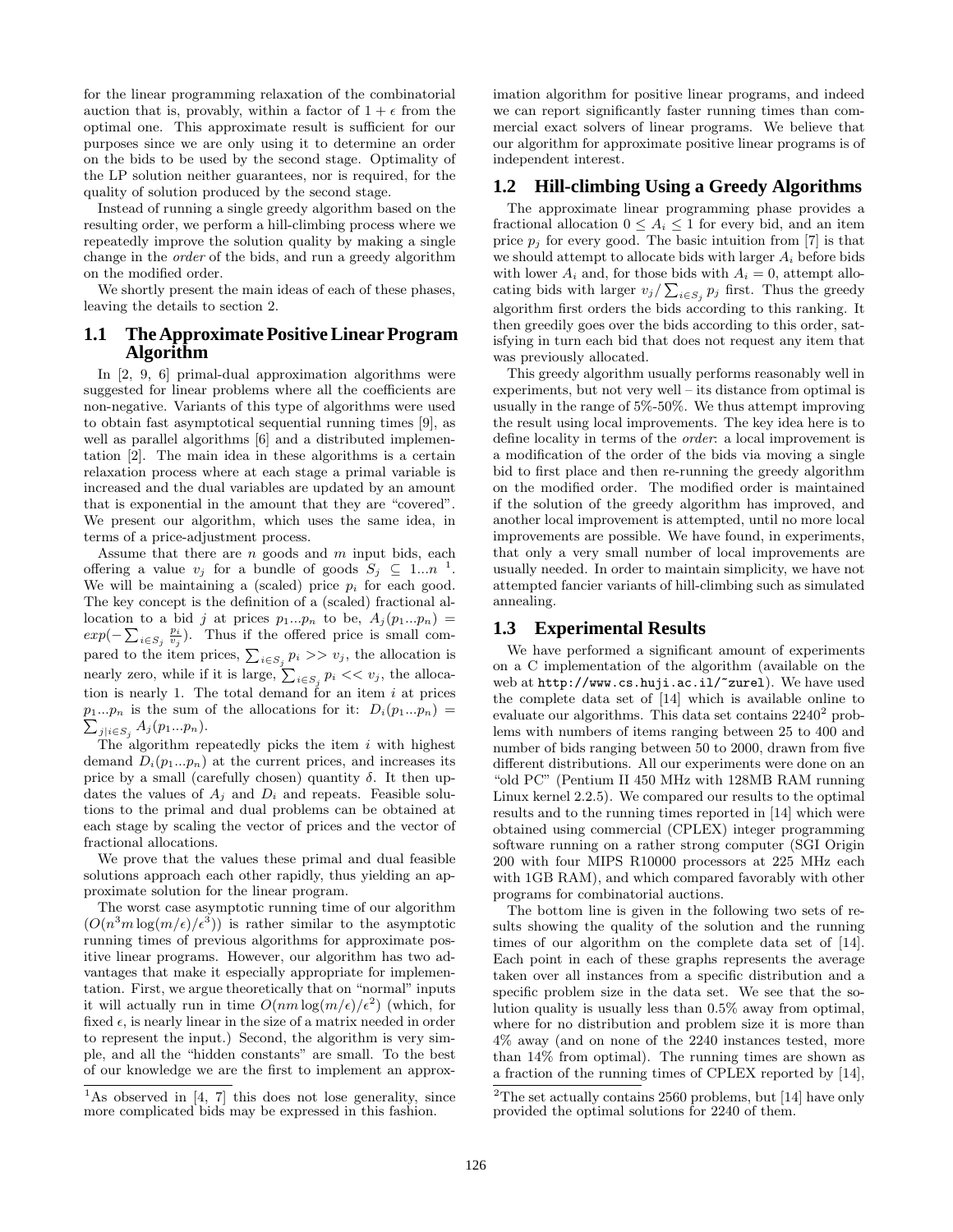

and are usually between one and four orders of magnitude faster. (Probably another order of magnitude is implied for the algorithm itself since the reported times of CPLEX are on a faster computer.) For the larger problems in the data set this means reducing the time from about half an hour to seconds. A more detailed analysis and breakdown of the results appears in section 3.

We have performed a significant amount of experiments to evaluate the different aspects of the performance of our algorithm. We present the bottom line of these experiments in the form of a FAQ, with details appearing in section 3.

## Q: How well does the algorithm perform on larger problem sizes and on other distributions?

A: We have also tried our algorithm on instances drawn from the distributions of [5] for problem sizes as large as 32000 goods and 128000 bids. The running times remain very good – under one minute for the largest problem which had a total of over 700,000 items in bids. In fact, for some of the larger problems, solving the problem was much faster than generating the input using the code supplied by [5]. As [5] do not provide the optimal solutions, we could not evaluate the solution quality. Estimates for the approximation error were obtained using the dual solution of the LP, providing an upper-bound to the gap of about 2.85% on the average, with less than 1% on the larger problems. Based on our experience with the distributions of [14], even these small numbers are likely serious over-estimates of approximation error.

#### Q: Does the algorithm function well even when the "integrality gap" is large?

A: A major issue in combinatorial optimization is the "integrality gap" : how far away the fractional optimum is from the integer one. The distributions of [14] exhibit integrality gaps as small as zero and as large as 40%. The algorithm tracks the optimal solution well, and runs quickly even in the cases of a large integrality gap.

#### Q: Is approximate LP really faster than usual LP algorithms?

A: Yes, getting an approximation to within 10% is about one to two orders of magnitude faster than the LP Solver in MATLAB, with the gap getting wider for larger problems. Furthermore, the actual running times do behave like  $O(mn \log(mn))$ , suggesting that the speedup should further increase for yet larger problems.



Figure 1: Approximation accuracy vs. problem size Figure 2: Speedup over CPLEX vs. problem size

## Q: How is the running time of the Approximate LP

#### affected by the approximation error?

A: It seems that the reasonable limits of the approximate LP algorithm are about 0.1%-1% approximation error, corresponding to the theoretical quadratic dependence on  $\epsilon$ .

#### Q: How does the approximation error in the first phase affect the final solution quality?

A: Not much. The final solution quality is hardly affected by reducing the error in the first phase from 20% to 1%.

#### Q: Does the hill-climbing phase reduce the error significantly?

A: The error is usually reduced by a factor of  $5 - 20$ , depending on distribution. For one distribution ("weighted random") the average error dropped from 44% to 0%. A single local modification already provides a large improvement.

#### Q: If allocation isn't the problem with combinatorial auctions, what is?

A: The communication cost of sending the auction inputs over a T-1 (1Mb) line is comparable to the cost of solving them. For certain distributions, the communication cost is 3 times larger than the solution cost. See section 3.6 for details. The communication costs of combinatorial auctions are further analyzed in [8].

### Q: Can the solution quality be further improved?

A: We have also tried a variant where the hill climb attempts 2 order changes and ran it on the distributions that yielded the lowest accuracy. The solution error decreased from 4% to 2%, and while the running time of the hill climb stage was increased by a factor of  $O(n)$ , it still maintained a speedup of two order of magnitudes over CPLEX for the large problem instances. See section 3.4 for details.

# **2. THE ALGORITHM**

**Input:** The input of a combinatorial auction over items  $1..n$ consists of  $m$  bids, where each bid is described by an offer  $v_j \geq 0$  and the set of items  $S_j \subseteq 1..n$ .

**Output:** The output is a collection  $W$  of winning bids with highest possible value  $\sum_{j\in W} v_j$  that are pairwise disjoint (i.e. for all  $j \neq j' \in W$  we have  $S_j \cap S_{j'} = \emptyset$ ).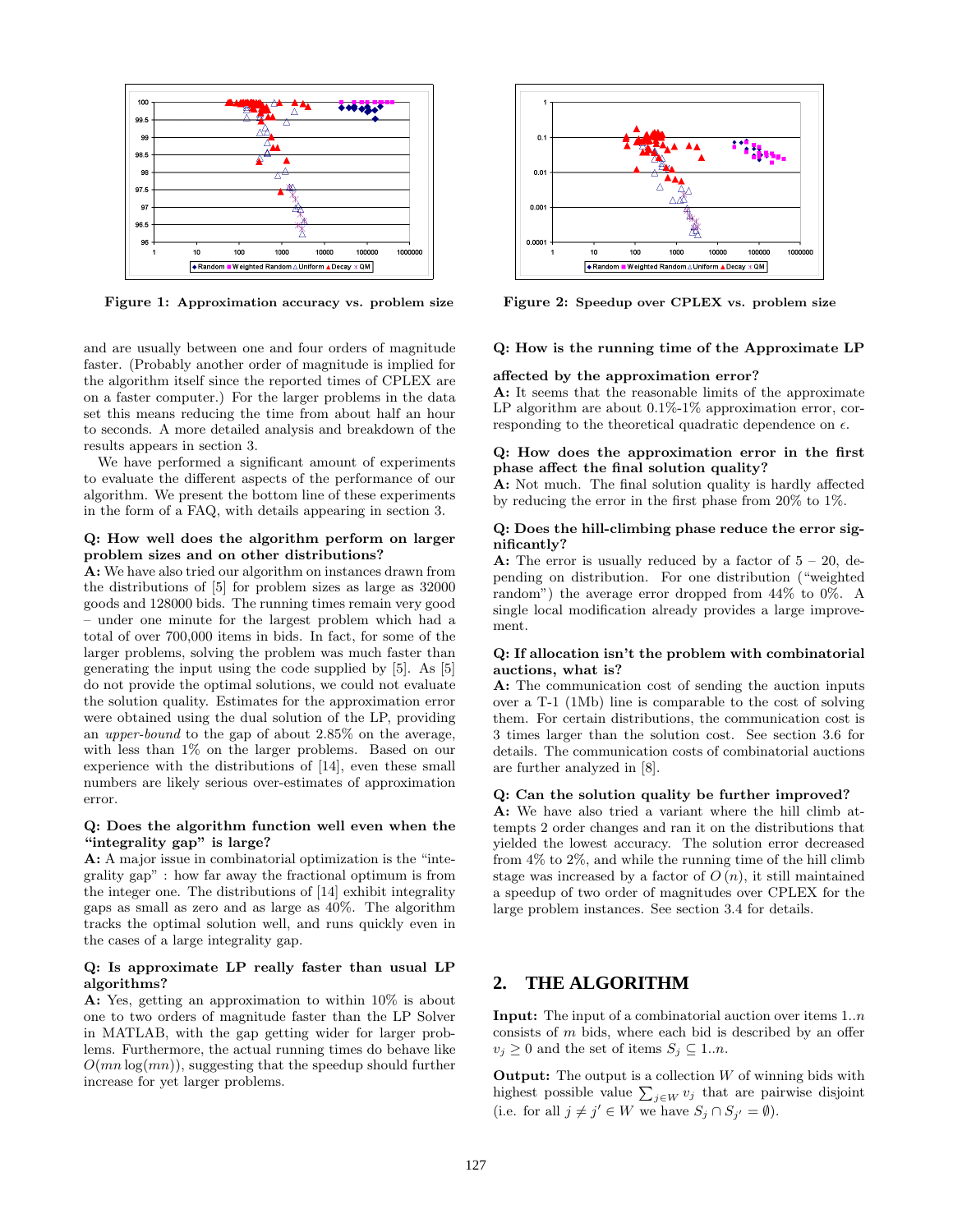Our algorithm proceeds in two phases: in the first phase a linear programming relaxation is solved approximately and in the second phase a hill climbing process is run using greedy algorithms. We present these two phases in the next two subsections.

## **2.1 The Approximate Positive Linear Programming phase**

The input to this phase includes besides the user inputs described above, an allowed approximation error  $\epsilon$ . This phase provides an  $\epsilon$ -error approximation to the following linear problem, that is presented in both its primal and dual forms:

| The Primal LP Problem:                                        | The Dual LP Problem:                                          |
|---------------------------------------------------------------|---------------------------------------------------------------|
| Find: $p_1p_n$                                                | Find: $A_1A_m$                                                |
| Minimizing: $\sum_i p_i$                                      | Maximizing: $\sum_i A_i v_i$                                  |
| Subject to:                                                   | Subject to:                                                   |
| $\bullet \; \forall i=1n$ :<br>$p_i > 0$                      | $\bullet \ \forall j=1m$ :<br>$A_i \geq 0$                    |
| $\bullet \ \forall j=1m$ :<br>$\sum_{i \in S_j} p_i \geq v_j$ | $\bullet \; \forall i=1n$ :<br>$\sum_{j i\in S_j} A_j \leq 1$ |

Basic Linear Programming theory implies that any feasible primal has value no less than any feasible dual,  $\sum_i p_i \geq$ primal has value no less than any leasible dual,  $\sum_i p_i \le \sum_j A_j v_j$ , with equality achieved for the optimal solutions. The phase ends when the values are within  $\epsilon$  from each other.

**Phase Output:**  $p_1...p_n$  and  $A_1...A_m$  such that  $\sum_i p_i \leq$  $(1+\epsilon)\cdot\sum_j\tilde{A}_j v_j.$ 

The algorithm is very simple:

## Approx. Positive Linear Programming Algorithm

Initialize:  $\forall i \ p_i \leftarrow 0 , \forall j \ \alpha_j \leftarrow 0 , \forall j \ A_j \leftarrow 1$ 

Repeat:

1.  $\forall i \ D_i \leftarrow \sum_{j \mid i \in S_j} A_j.$ 2. find b such that  $D_b = \max_i D_i$ . 3.  $p_b \leftarrow p_b + \delta_b$  (see below for choice of  $\delta$ ). 4.  $\forall j$  such that  $b \in S_j$ :  $\alpha_j \leftarrow \alpha_j + \frac{\delta_b}{v_j}$ ,  $A_j \leftarrow e^{-\alpha_j}$ . 5.  $\alpha \leftarrow \min_j \alpha_j$ . Until  $\frac{\sum_i p_i}{\alpha} \leq (1+\epsilon) \frac{\sum_j A_j v_j}{D_b}$  $D_b$ **Output:** Scaled prices  $\forall i \quad \overline{p}_i = \frac{p_i}{\alpha}$  and scaled allocations  $\forall j \ \overline{A}_j = \frac{A_j}{D_i}$  $\frac{A_j}{D_b}$ . Choice of  $\delta$ :  $\delta_b = \epsilon \frac{\sum_{j|b \in S_j} A_j}{A_j}$  $\sum_{j|b\in S_j}\frac{A_j}{v_j}$ 

The correctness of this algorithm is given by the following theorem.

THEOREM 2.1. The algorithm produces solutions with values that are within  $\epsilon$  of each other. Its running time is

bounded by  $O\left(\frac{R|I|\log(m/\epsilon)}{\epsilon^2}\right)$ . Here  $R = \tau^* / min_j v_j$ , where  $\tau^*$  is the optimal solution value, and |I| is the total input size.

Let us take a moment to analyze the running time. The easiest way to interpret  $R$  is as the product of the number of winning bids by the ratio of the average winning bid to the smallest bid. For "normal" auctions we would expect the ratio to be constant and the number of winning bids to be equal to  $n$  divided by the average bid size. In the worst case, the ratio can be bounded by  $O(n/\epsilon)$  by throwing away very small bids and the number of winning bids is bounded by  $n$ . In the "normal case", we get a running time of  $O(mn \log(m/\epsilon)/\epsilon^2)$  (since the input size is equal to m times the average bid size).

The proof of the theorem is given in the appendix.

# **2.2 The Hill Climbing phase**

The input to this phase is the set of bids,  $(S_i, v_i)$ , as well as the output of the approximate linear programming phase: the scaled prices  $\overline{p}_1...\overline{p}_n$  and the scaled fractional allocations  $\overline{A}_1...\overline{A}_m$ . The algorithm is simple:

#### Hill Climbing Algorithm:

- 1. Initialize  $\pi \leftarrow InitialOrder(\overline{p}_1...\overline{p}_n, \overline{A}_1...\overline{A}_m).$
- 2. Repeat  $\pi \leftarrow LocallyImprove(\pi)$  Until no improvement is made.
- 3. Return  $Greedy(\pi)$ .

# $\operatorname{InitialOrder}(\overline{p}_1...\overline{p}_n,\ A_1...A_m)$

Order the bids by decreasing value of  $\overline{A}_j$ ; bids with  $\overline{A}_j = 0$ are ordered with decreasing value of  $v_j / \sum_{i \in S_j} \overline{p}_i$ .

## Greedy $(\pi)$ :

- 1.  $W \leftarrow \emptyset$ . AllocatedItems  $\leftarrow \emptyset$
- 2. For  $j = 1...m$  (where bids' order is  $\pi$ ), if  $S_j \cap$ AllocatedItems  $=$   $\emptyset$  then
	- $W \leftarrow W \cup \{j\}$
	- AllocatedItems  $\leftarrow$  AllocatedItems  $\cup$  S<sub>i</sub>
- 3. Return the set W, with value  $\sum_{j \in W} v_j$ .

## LocallyImprove $(\pi)$ :

For  $j = 1...m$  (Where bids' order is  $\pi$ )

- 1.  $\pi' \leftarrow \pi$ , with element j moved to first place
- 2. If value of  $Greedy(\pi') >$  value of  $Greedy(\pi)$  then return  $\pi'$ .

This algorithm can not be guaranteed to provide an optimal result, of course, but clearly returns a feasible allocation:

PROPOSITION 2.2. Hill Climbing always returns a feasible allocation.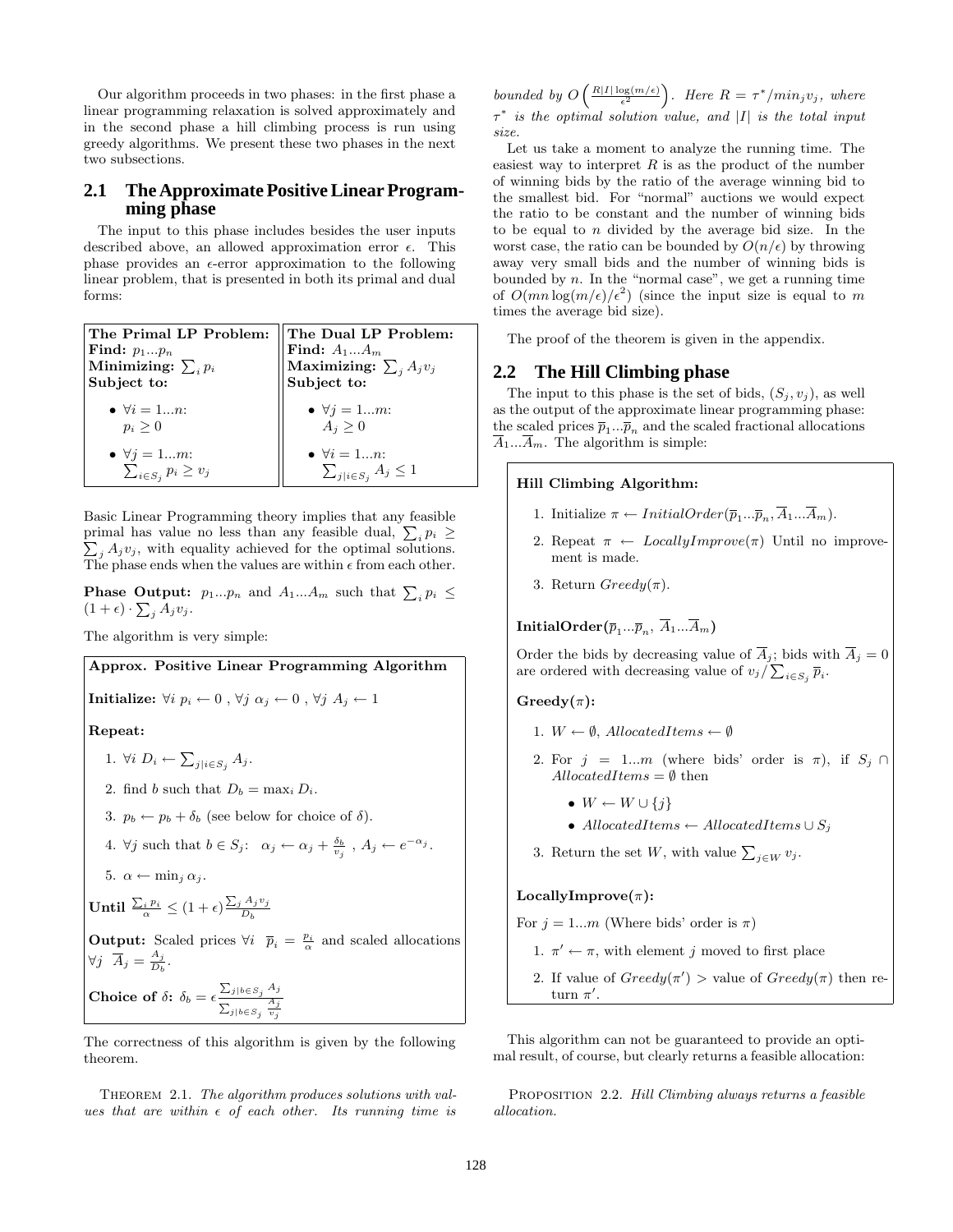In our implementation we have put an upper bound of  $n$  on the number of times that the loop inside the Local Improvement routine may execute. This upper bound significantly reduces the time, and in experiments does not seem to noticeably degrade the solution quality. A similar upper bound may be put on the number of local improvements allowed in the main loop, although experimentation has showed that even without an upper bound the number of improvements is very small. Both of these bounds do not affect the feasibility of the solution.

The worst case running time of the hill climbing phase is given by the running time of a single greedy pass times the product of the two upper bounds chosen. In worst case, the greedy algorithm takes  $O(|I|)$  time, where |I| is the total input size. Typically, however, and somewhat surprisingly, a greedy pass will only take  $O(m + n)$  time: If the order  $\pi$ is good then we expect a constant fraction of the first bids to be winning, where "first bids" are the bids encountered until at least a constant fraction of the items are allocated. Once a constant fraction of items are allocated, non-winning bids are expected to be detected as such in constant time per bid (since we expect one of the first items in the bid to already be allocated). Thus the time for the "first bids" should be  $O(n)$  and the time for the rest  $O(m)$ . In our implementation we put an upper bound of  $n$  on the loop inside the Local Improvement routine. Since the number of local improvements is usually constant, we get that the total running time of this stage is "normally"  $O(mn)$ . Experimental results shown in section 3 confirm this argument.

## **3. EXPERIMENTAL RESULTS**

Most of our experimental result are on the corpus of instances provided by Vohra and de Vries [14]. This corpus uses five different distributions, where each distribution contains a sequence of problem sizes, varying both the number of items as well as the number of bids. The problem size is defined as the total number of items in bids (i.e. the sum of the bid sizes), which is different from the product of the number of items and number of bids. The results in this section are usually reported for each distribution separately, with the graphs drawn according to the problem size. In some cases we use a simple indexing of the parameters values of [14], indexed by increasing problem size, and in other cases we use the problem size itself. Each data point in the graphs below represents the average taken over all instances from a given distribution and problem size. Unless specified otherwise, the approximation error  $\epsilon$  of the linear programming phase was chosen to be 20%. The following list gives a short description of the five distributions; further details can be found in [14].

#### Distributions of Vohra and de Vries [14]

1. Random: For each bid, pick the number of items randomly from 1..m. Randomly choose that many items without replacement. Pick the bid offers randomly from [0,1]. The number of items varies from 100 to 400 and the

number of bids varies from 500 to 1000.

2. Weighted Random: For each bid, pick the number of items randomly from 1..m. Randomly choose that many items without replacement. Pick the bid offers randomly from [0,number of items in bid].

The number of items varies from 100 to 400 and the number of bids varies from 500 to 2000.

3. Uniform: For each bid, pick a constant number of items randomly from 1..n. Randomly choose that many items without replacement. Pick the bid offers randomly from [0,1].

The number of items varies from 25 to 100, the number of bids varies from 50 to 1100, and the bid size is either 3,8, or 11.

4. Decay: For each bid, give it one random item. Then repeatedly add a new random item with probability  $\alpha$  until an item isn't added or the bid contains all n items. Pick the bid offers randomly from [0, number of items in bid].

The number of items varies from 50 to 200, the number of bids varies from 50 to 200, and the probability ranges from 5% to 95%.

5. Quadratic Model: Each object k is assigned a value  $V_k$  which is common to all bidders. For each bidder j choose a subset  $M_i$  of objects at random, and a parameter  $\mu_j$ .  $M_j$  represents the group of objects which are viewed by bidder  $j$  as being complementary to each other, and  $\mu_j$  indicates the strength of the complementarities for this bidder. The value of bidder  $j$  of the subset S of objects is  $\sum_{k \in S} V_k + \mu_j \sum_{k,q \in S \cap M_j} V_k V_q$ . The number of items is 100, and the number of bids varies from 500 to 1100, while the bid size is fixed at 3.  $v_k$ ,  $\mu_j$ , and  $M_j$  are not given by [14].



# **3.1 Solution Quality**

Figure 3: Solution Quality by problem size

Figure 3 shows the solution quality of ALPH (Approximate LP followed by Hill Climb) as compared to the optimal solution reported by [14], for each of the five distributions. The x axis is the problem number where the problems are ordered by size, and the y axis is the percentage of the ALPH solution out of the optimal solution. As can be seen the approximation error depends on the distribution, is always quite low, and for some distributions very low.

Comment: the problem sizes of different distributions are not in the same scale in this figure. The same information, but with all distributions on the same scale of problem size, appears in figure 1.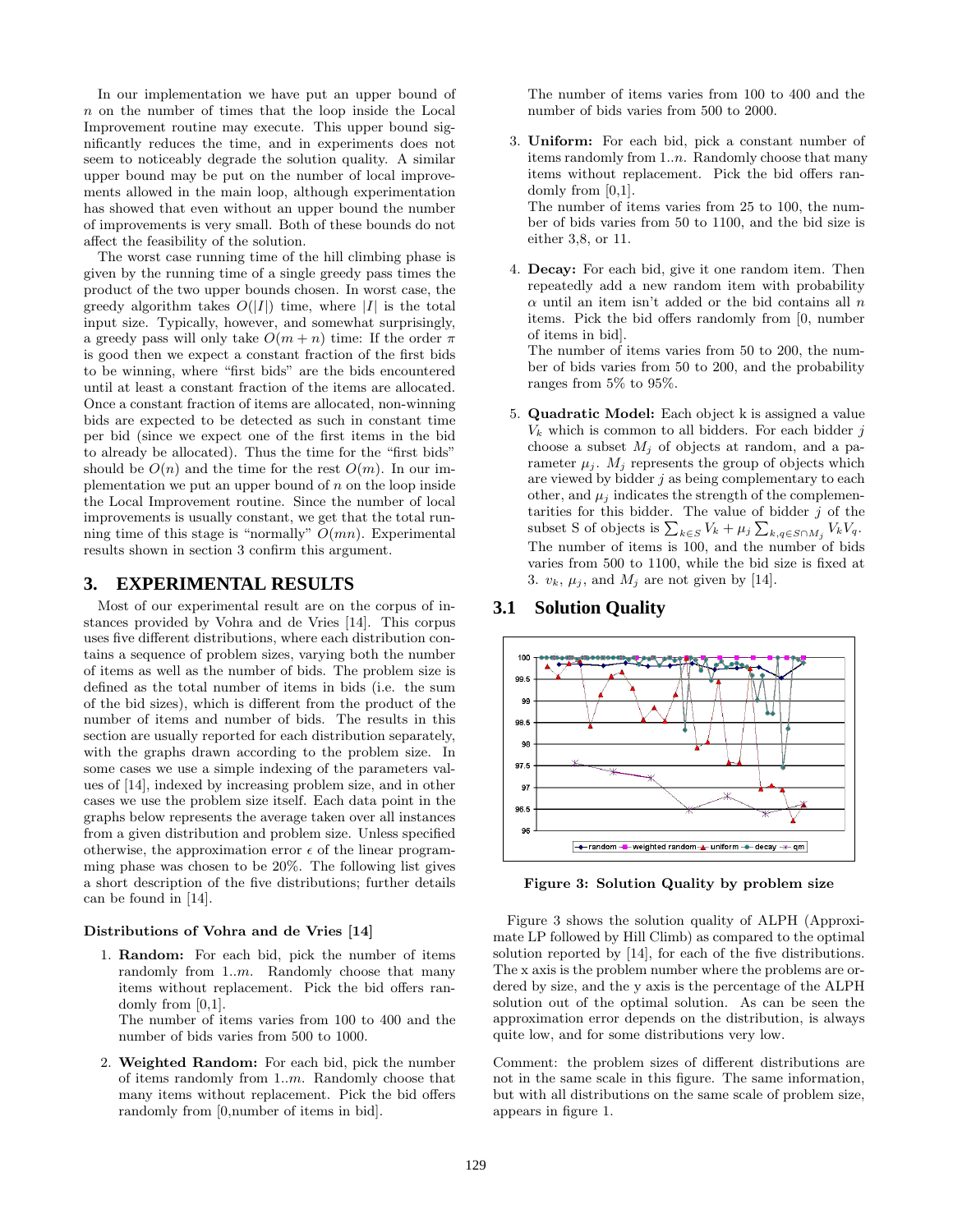



Figure 4: ALPH and CPLEX running times for each problem in distribution ordered by problem size

In figure 4, the X axis has the problem number, ordered by the size of the input, and the Y axis is time (in milliseconds) on a logarithmic scale. It's clear that in random distribution the running times of the ALPH (Approximate LP followed by Hill Climbing) are one order of magnitude better than CPLEX. In weighted random distribution ALPH is 14 to 50 times faster than CPLEX, and the gap increases with problem size. In uniform distribution ALPH is usually at least two orders of magnitude faster than CPLEX, where the gap increases with problem size up to 4 orders of magnitude. In decay distribution ALPH is usually more than 8 times faster than CPLEX. In quadratic model distribution ALPH is three orders of magnitude faster than CPLEX (in fact about 2000 times faster).

# **3.3 Solution Quality and the Integrality Gap**



Figure 5: ALP primal, ALP dual, optimal and hill climb solutions as percent of optimal fractional solution for each distribution against problem size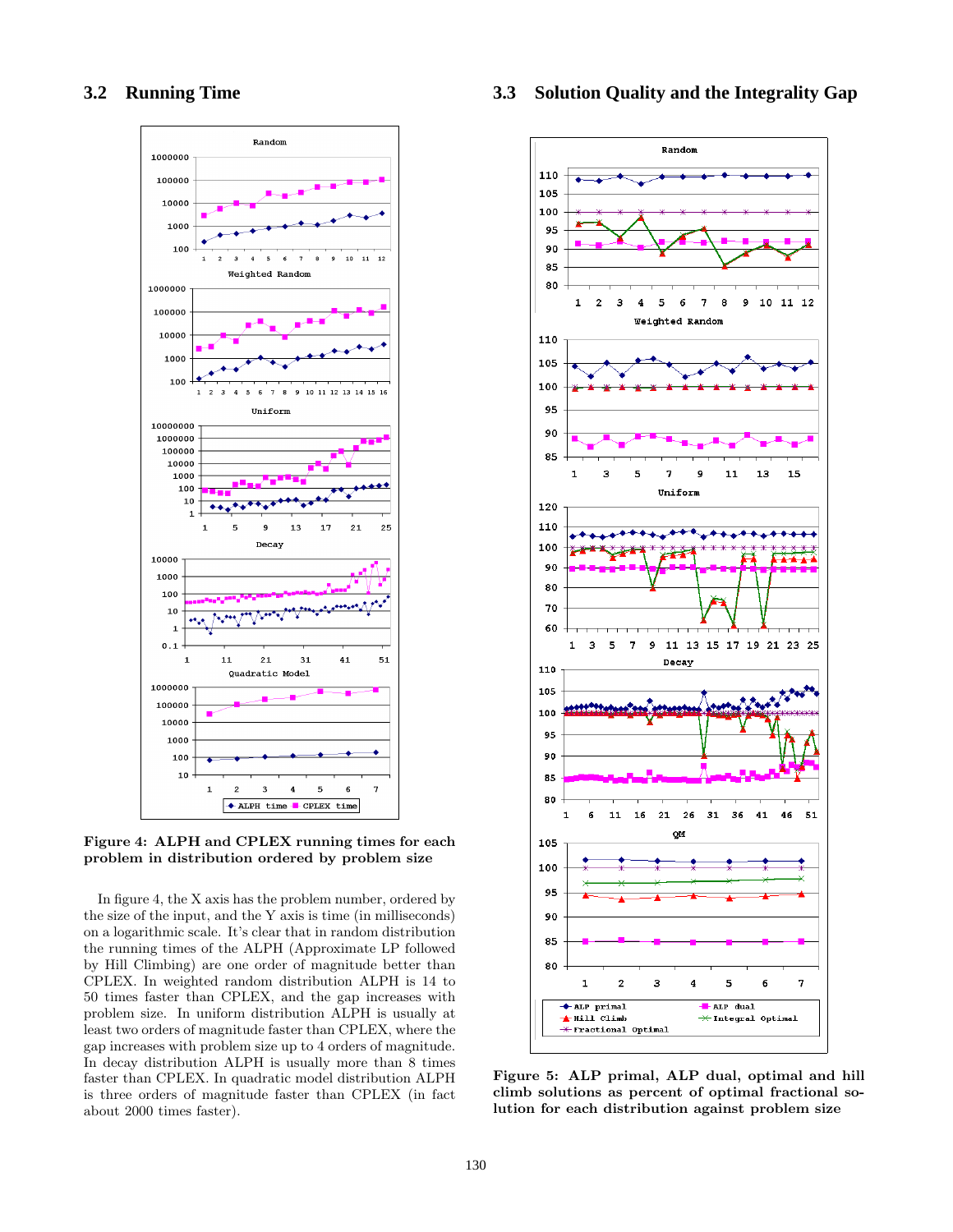It is well known that the gap between an optimal fractional allocation (the solution of the LP) and an optimal integer allocation is a critical factor in combinatorial optimization. The charts in figure 5 compare the following four values to the value of the optimal fractional solution: the optimal integer solution, the solution found by the ALPH algorithm, as well as the primal and dual solutions found by the approximate linear programming stage. Each figure describes the problems of a single distribution, where the x axis is the problem number in the order of the problems as defined by the problem input size, and the y axis is percent (of the value of the optimal fractional solution for that problem instance). As expected, the ALP primal value is always above 100%, and the ALP dual is always below it at a constant distance from each other ( $\epsilon$  was 20% for all problem instances here). It seems that usually (but not always) the primal solution is closer to optimal than the dual.

The integrality gap varies widely among the distributions and the different problems sizes. Notice that the solution provided by the ALPH algorithm is close to the optimal integral solution even when the gap is large. One can observe that in random, weighted random, and decay distributions, the Hill Climb value and Integral Optimal value are almost completely aligned. In uniform distribution, it's clear that for small problem size the error is quite small, but it increases for the large problem sizes. In the quadratic model distribution, the error is consistent in size (around 4%).

## **3.4 Further Improvements on Hill Climbing**



(b) ALPH and CPLEX time (in ms)

## Figure 6: 1-jump and 2-jump hill climb for uniform and quadratic model distributions

Our results indicate that for large instances of the uniform distribution and all instance of the quadratic model distribution, hill climbing is significantly less effective than for the other distributions with an average error of around 4%. On the other hand, it's clear that for these problems we achieve a huge speedup (3 orders of magnitude) over CPLEX solution time. Therefore it is logical to attempt to spend some more time in the hill climb stage in order to achieve a higher accuracy.

Recall that the LocallyImprove method in the Hill Climbing Algorithm simply tries to move element  $j$  to the first place, where  $j$  was limited to 1... $n$ . We tried a simple variant of this, where **two** elements,  $i = 1...n$ , and  $j = 2...i + 3$ are moved to the first and second position in the order accordingly. This resulted in an improvement of about 2% over the results of the regular hill climbing, with a time cost of about 5 seconds. In general, the two element variation costs  $O(n)$  times more than the regular hill climbing phase, so the time for normal run is  $O(n^2m)$  instead of  $O(nm)$ . Figure 6(a) plots the accuracy of the different schemes (percent of the optimal integral value) against different problem sizes. 1 indicates regular hill climbing, and 2 indicates the two element variation. Figure 6(b) plots the time cost of the different schemes on a logarithmic scale against different problem sizes.

## **3.5 Results on Other Distributions**







Figure 7: ALPH performance by problem size on Leyton-Brown et. al. distributions

We have performed extensive experiments with the engines provided by Leyton-Brown, Pearson, and Shoham [5] for generating combinatorial auction problem instances. We have tested our algorithm on several problems generated from each of the five main distributions there: arbitrary, matching, paths, regions, and scheduling. For details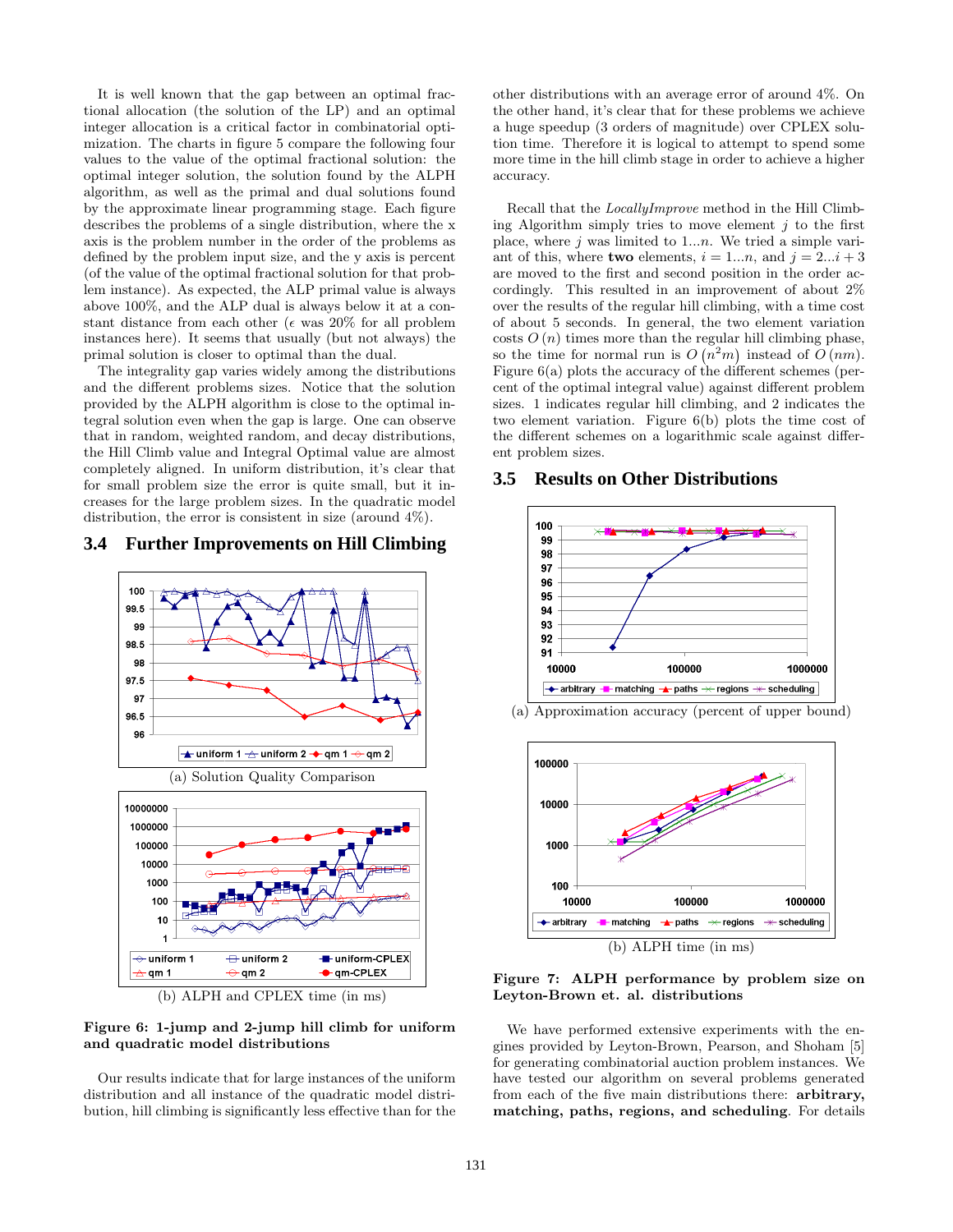about these distributions see [5]. For each of the five distributions we generated 10 groups of problems with input size varying from 100 to 1000000 items in bids. Each of these groups consists of 10 problem instances, and overall 520 problems were generated. Note that these engines create a problem input, but do not provide an optimal solution value for it. For small instances (up to 5000 items in bids) we used a branch and bound algorithm to calculate the exact optimal solution (see table 1 for details on the performance of ALPH on problems containing 200 bids).

For the larger instances, we used the primal solution value of an ALP (run with  $\epsilon = 1\%$ ) as an upper bound for the actual optimal solution. Figure  $7(a)$  shows that an accuracy of over 99% is achieved for most problem instances, with the exception of small instances of the arbitrary distribution. The running times reported in figure 7(b) were obtained using  $\epsilon = 20\%$  for the ALP stage. The chart plots running time in milliseconds on a logarithmic scale against the problem size on a logarithmic scale. Its clear from the chart that the algorithm solves under a minute even for problem sizes of close to a million items in bids.

Two facts stand out: our algorithm runs quickly, and the approximation error is always small and is tiny for large problems. Extrapolating from the results of section 3.3, we may assume that even these small upper bounds for the approximation error are a serious over-estimate and that the real error is even smaller.

Comment: The distributions of [5] were constructed to mimic "real" bids in combinatorial auctions. The tiny gap between the integer solution and the fractional solution in these distributions suggests one of two explanations: either the distributions simply missed the "hard cases" or real combinatorial auctions will usually exhibit a very tiny gap between the integer allocation and the fractional one.

Table 1: ALPH solution quality of 200-bid problems from Leyton-Brown et. al. distributions

| <b>Distribution</b> | <b>Items</b> | <b>Bids</b> | Avg.<br><b>Bid</b><br><b>Size</b> | gap<br>from LP<br>upper<br>bound | gap<br>from<br>opti-<br>mal |
|---------------------|--------------|-------------|-----------------------------------|----------------------------------|-----------------------------|
| arbitrary           | 136.9        | 202.3       | 13.64                             | 29.2%                            | $4.0\%$                     |
| matching            | 74.0         | 200.0       | 3.00                              | $0.7\%$                          | $0.2\%$                     |
| paths               | 58.0         | 202.0       | 3.50                              | $0.5\%$                          | $0.0\%$                     |
| regions             | 58.2         | 202.4       | 9.39                              | $2.8\%$                          | $0.5\%$                     |
| scheduling          | 33.9         | 202.8       | 5.29                              | $3.0\%$                          | 0.3%                        |

## **3.6 Communication and Solution of Combinatorial Auctions**

Table 2 depicts the time cost of communicating and solving (using ALPH) the largest problem in each of the distributions in both Vohra and de Vries and Leyton-Brown, Pearson, and Shoham. It's clear from the table that if communication is done over a T-1 line (1Mb), then the cost of communication of the auction problem is comparable to the cost of solving it. In fact, the communication time is 3 times larger than the solution time in the weighted random and uniform distributions.

Table 2: Time Comparison of problem communication and solution

| Type<br>оf<br>Distri-<br>bution | <b>Items</b> | <b>Bids</b> | Size<br>(KB) | Time<br>tο<br>Solve<br>(sec) | Time<br>tο<br>send<br>over<br>1Mb<br>(sec) |
|---------------------------------|--------------|-------------|--------------|------------------------------|--------------------------------------------|
| random                          | 400          | 1000        | 752          | 4.03                         | 5.88                                       |
| w. random                       | 400          | 2000        | 1484         | 3.87                         | 11.59                                      |
| uniform                         | 100          | 1100        | 24           | 0.06                         | 0.19                                       |
| decay                           | 100          | 200         | 14           | 0.16                         | 0.11                                       |
| q. model                        | 100          | 1100        | 23           | 0.17                         | 0.18                                       |
| arbitrary                       | 6032         | 32001       | 1697         | 21.20                        | 13.26                                      |
| matching                        | 32365        | 128001      | 2727         | 22.60                        | $\overline{21.30}$                         |
| paths                           | 32782        | 128000      | 2933         | 23.65                        | 22.91                                      |
| regions                         | 11889        | 64000       | 2489         | 12.56                        | 19.45                                      |
| scheduling                      | 9855         | 128011      | 3587         | 20.66                        | 28.02                                      |

# **3.7 Approximate Positive Linear Programming Algorithm**

# *3.7.1 Speed relative to MATLAB*

The ALP algorithm may itself be compared to other LPsolvers. We have chosen to compare it to the LP-solver supplied in MATLAB, although it should be noted that the output of the ALP is NOT the optimal solution to the LP but only an approximation to it. Figure 8 plots the ratio of



Figure 8: ALP time versus MATLAB time

ALP time (for error factor of 20%) to MATLAB time against the input size. It's clear that ALP is at least 10 times faster than MATLAB for all input sizes in all distributions. Also, it's clear that for problems with size larger than 200000, ALP is at least 30 times faster.

#### *3.7.2 Approximation error as a function of number of rounds*

Figure 9 describes the ratio of the value of ALP primal solution to the value of the ALP dual solution, as a function of the number of iterations run in the ALP. The figure describes the run of a single typical instance of a problem from the uniform distribution in [14]. The y axis is therefor  $\frac{\sum_i p_i/\alpha}{\sum_j A_j v_j/D_b} - 1$  while the x axis is the number of iterations divided by the number of bids in the problem. Note that according to theorem 2.1, the relationship between the number of iterations and the error ratio is quadratic. The figure contains a regression line which tests this on the actual data,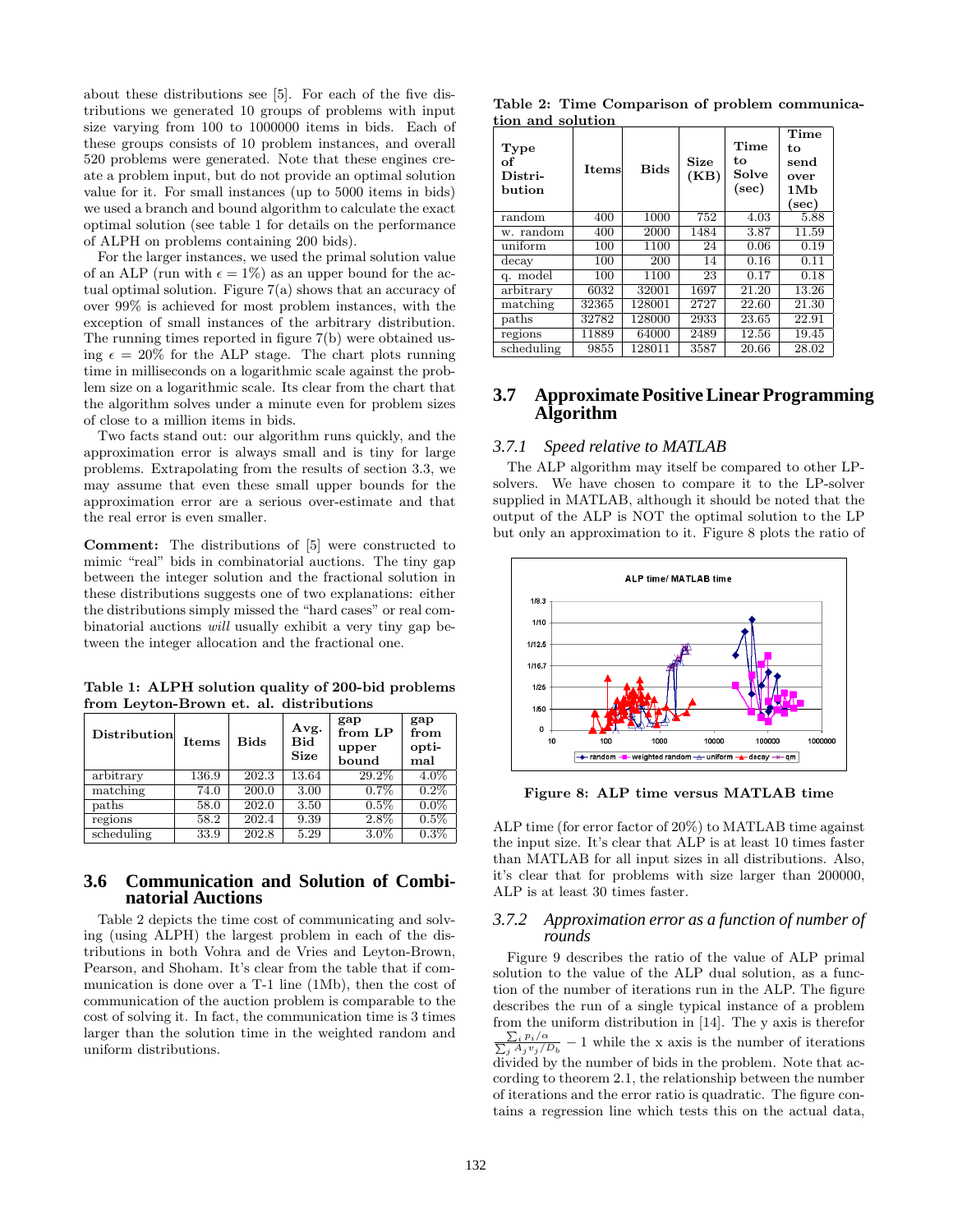

Figure 9: Ratio of primal to dual solutions against (num of iterations)/(num of bids)

and indeed the exponent is very close to expected  $\left(-\frac{1}{2}\right)$ . We have tested this on the other distributions, with similar results.

## *3.7.3 Running Time Asymptotics*

As previously mentioned, we expect that in most cases, for fixed  $\epsilon$ , the running time of ALP is  $O(nm \ln m)$ . We've tested this on the problems in [14] by plotting the ratio (ALP time)/ $(n \cdot m)$  on Y axis versus the matrix problem size  $(n \cdot m)$  on X axis. Figure 10 contains this chart, with X axis on a logarithmic scale. In this scale we would expect to see a linear dependence of  $(\text{time})/(n \cdot m)$  in  $\log(n \cdot m)$ , which despite the noise seems to be the case for each distribution. Note that the running time behavior of Random and Weighted Random distributions are different from the others. This is due to the bid size, which is small in Uniform, Decay, and Quadratic Model, while in Random and Weighted Random it is  $O(n)$ .



Figure 10:  $\frac{ALPtime}{m \cdot n}$  vs.  $m \cdot n$ 

## **3.8 Hill climbing**

## *3.8.1 Effect of Local Improvement*

Solution quality: Figure 11(a) describes the solution quality per distribution for each of the allocation decision mechanisms discussed : No Order Modification (regular greedy algorithm), Single Modification (single local improvement),





## Figure 11: Comparison of Greedy, Single Modification, and Hill Climbing

and Hill Climbing. The y axis is simply the accuracy (in percent) of the solution as compared to the optimal integral solution. The figure shows that there is a major improvement from a single greedy algorithm to the case of a single local improvement, and some further improvement for full hill climbing.

Running time cost: Figure 11(b) gives the average time cost per distribution for each of the allocation decision mechanisms. The y axis is milliseconds on a logarithmic scale. The hill climb must cost at least as much as the single modification, since the last phase of the hill climb (where no further improvements occur) is the same as a single modification run. However, one can deduce from figure 11(b) that most of the improvements occur quite early in the phase from the fact that the overall cost of the hill climb is almost identical to the cost of the single modification.

## *3.8.2 Solution Quality as a Function of ALP Approximation Error*

Figure 12 shows the accuracy of 10 instances (2 from each distribution) of the hill climbing phase, when the ALP phase was solved using  $\epsilon = 20\%$ , 5%, and 1%. There is no clear relationship between  $\epsilon$  of ALP stage, and the overall accuracy achieved by the hill climb algorithm.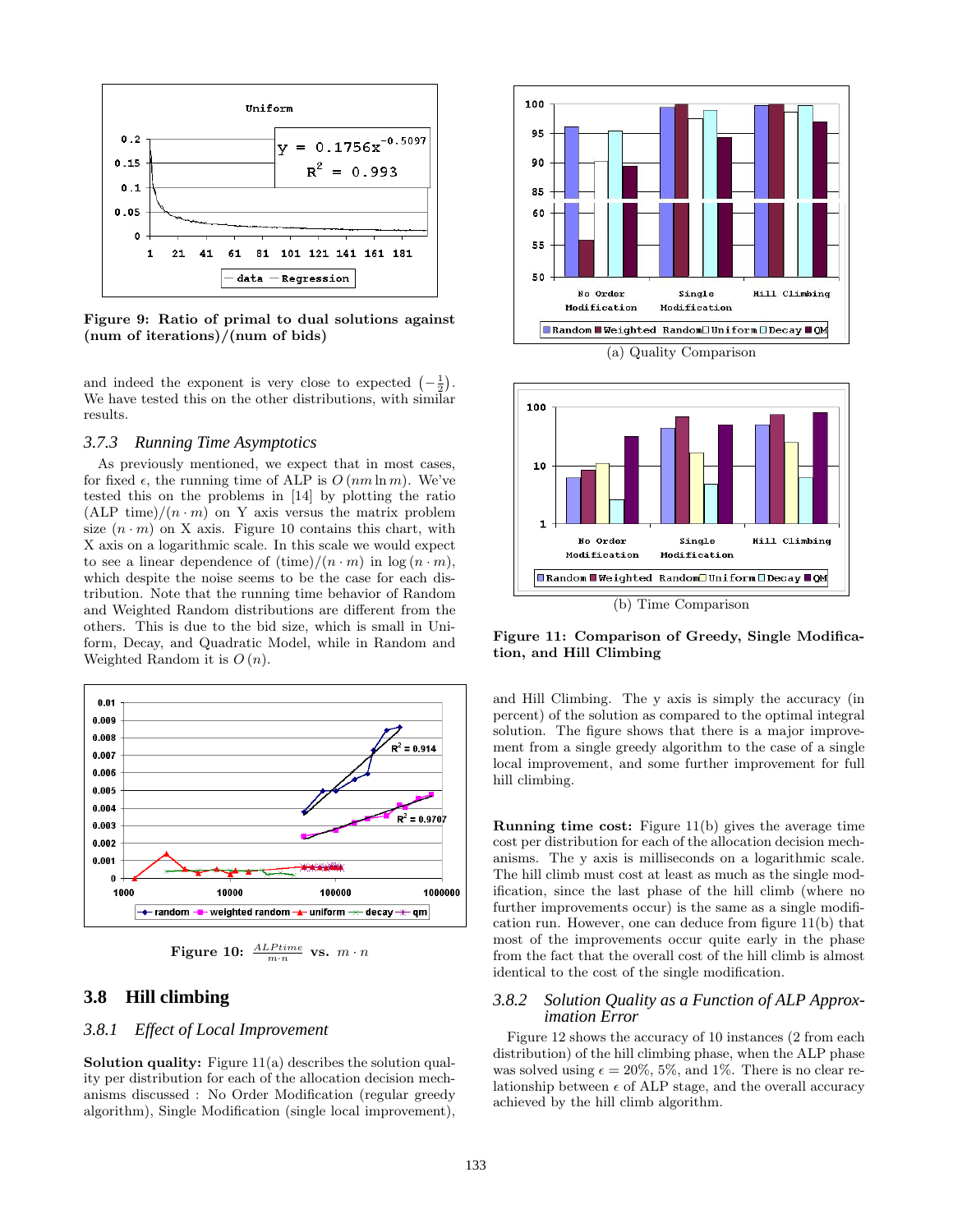

Figure 12: Accuracy as function of  $\epsilon$ 

## *3.8.3 Running Time Asymptotics*

As previously mentioned, we expect that in most cases, the running time of the hill climbing phase is  $O(nm)$ . We've tested this on the problems in [14] by plotting the ratio Hill Climbing time/n · m on Y axis versus  $n \cdot m$  on X axis. Figure 13 shows that for all distributions, this ratio fluctuates around a fixed constant, as expected. Running a linear regression on the running time data yields a tiny coefficient with absolute value smaller than 5E-9 for all distributions confirming the expected constant relationship between the hill climb time and  $n \cdot m$ .



Figure 13:  $\frac{HillClimbtime}{n\cdot m}$  against  $(n\cdot m)$  on a logarithmic scale

## **4. CONCLUSION**

We have implemented an allocation algorithm for combinatorial auctions that very rapidly obtains allocations that are very close to optimal. We have tested it on many types of problem instances and have found that the solution quality is usually within 1% of optimal, and in no case more than 4% from optimal. The algorithm is fast enough to run in less than a minute on problems with thousands of items and tens of thousands of bids.

While more experimentation with instances coming from real combinatorial auctions is clearly needed, we believe that our algorithm is good enough to solve most practical combinatorial auctions. It seems that the real computational hurdles in combinatorial auctions are thus not the allocation problem, but rather the complexity of determining, expressing, and communicating the bids to the auctioneer.

## **5. REFERENCES**

- [1] A. Andersson, M. Tenhunen, and F. Ygge. Integer programming for combinatorial auction winner determination. In ICMAS, 2000.
- [2] Y. Bartal, J. Byers, and D. Raz. Global Optimization Using Local Information with Applications to Flow Control. In Proc. of the 38th Ann. IEEE Symp. on Foundations of Computer Science, 1997.
- [3] Y. Fujishima, K. Leyton-Brown, and Y. Shoham. Taming the computational complexity of combinatorial auctions: Optimal and approximate approaches. In Proceedings of IJCAI'99, Stockholm, Sweden, July 1999. Morgan Kaufmann.
- [4] D. Lehmann, L. I. O'Callaghan, and Y. Shoham. Truth revelation in rapid, approximately efficient combinatorial auctions. In 1st ACM conference on electronic commerce, 1999.
- [5] K. Leyton-Brown, M. Pearson, and Y. Shoham. Towards a Universal Test Suite for Combinatorial Auction Algorithms. EC, 2000.
- [6] M. Luby and N. Nisan. A Parallel Approximation Algorithm for Positive Linear Programming. In Proc. Of 25th ACM Symposium on Theory of Computing, pp. 448-457, 1993.
- [7] N. Nisan. Bidding and Allocation in Combinatorial Auctions. In EC, 2000.
- [8] N. Nisan. The Communication Complexity of Combinatorial Auctions. Available from http://www.cs.huji.ac.il/~noam/ccaucecon.pdf, 2001.
- [9] S. Plotkin, D. Shmoys, and E. Tardos. Fast Approximation Algorithms for Fractional Packing and Covering Problems. Stanford Technical Report No. STAN-CS-92-1419, 1992.
- [10] M. H. Rothkhof, A. Pekeč, and R. M. Harstad. Computationally Manageable Combinatorial Auctions. Management Science, 44(8):1131–1147, 1998.
- [11] T. Sandholm. An algorithm for optimal winner determination in combinatorial auctions. In IJCAI-99, 1999.
- [12] T. W. Sandholm. Limitations of the vickrey auction in computational multiagent systems. In Proceedings of the Second International Conference on Multiagent Systems (ICMAS-96), pages 299–306, Keihanna Plaza, Kyoto, Japan, December 1996.
- [13] M. Tennenholtz. Some tractable combinatorial auctions. In Proceedings of AAAI,2000.
- [14] R. Vohra and S. de Vries. Combinatorial auctions: A survey, 2000.

# **APPENDIX**

Recall that the main theorem is: The approximate positive linear programming algorithm produces solutions with values that are within  $\epsilon$  of each other. Its running time is bounded by  $O\left(\frac{R|I|\log(m/\epsilon)}{\epsilon^2}\right)$ . Here  $R = \tau^*/min_j v_j$ , where  $\tau^*$  is the optimal solution value, and  $|I|$  is the total input size. To prove this theorem, we'll start with some notations:

Notation: The (un-scaled) primal value at iteration  $t$  is denoted by  $\phi^t = \sum_i p_i^t$ , where  $p_i^t$  are the variable values at iteration t.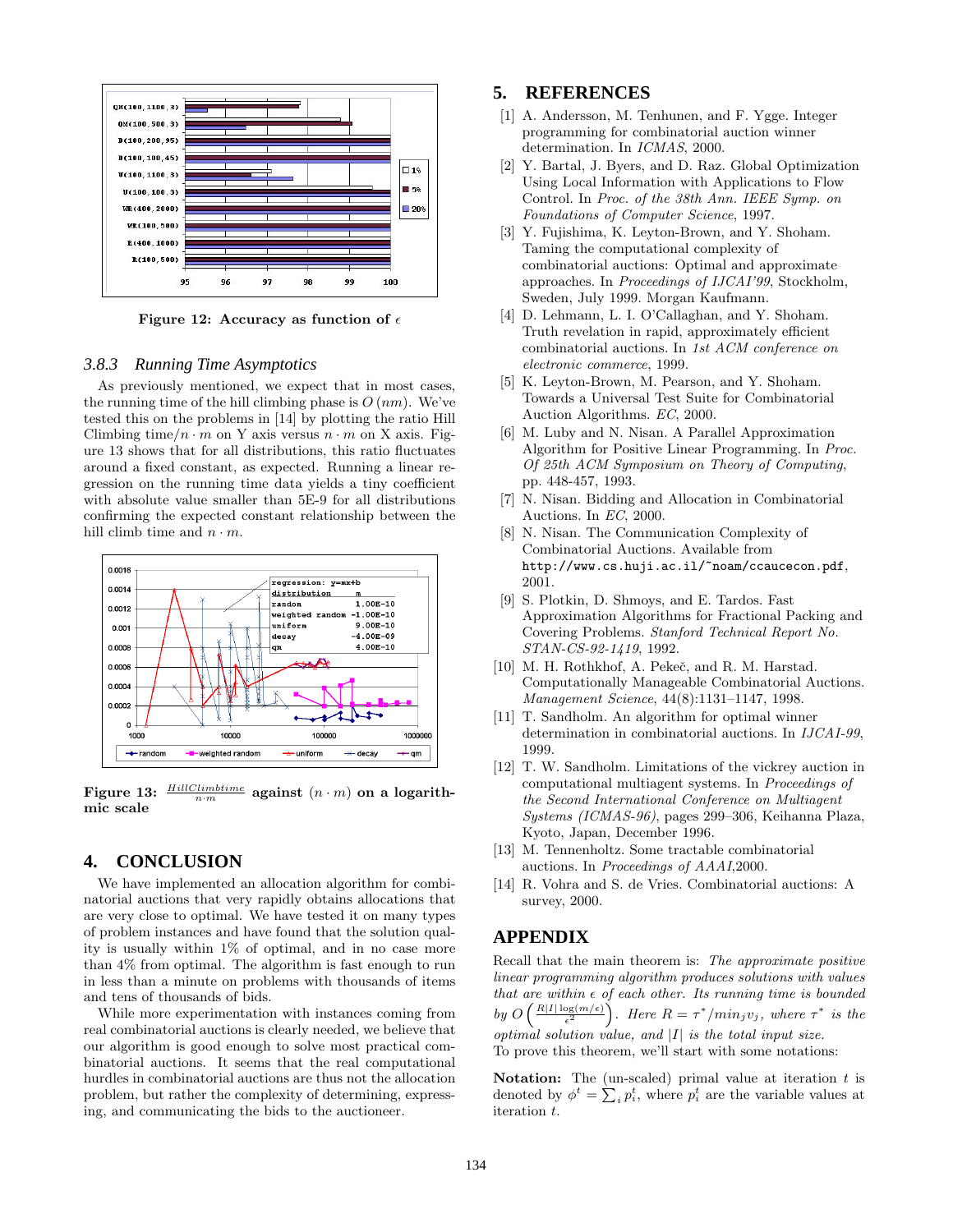Notation: The (un-scaled) dual value at iteration  $t$  is denoted by  $\sigma^t = \sum_j A_j^t v_j$  where  $A_j^t$  are the allocation variables at iteration t.

Notation:  $\tau^*$  is the value of the optimal fractional solution.

PROPOSITION A.1. For all iterations t,  $\overline{p}_1^t..\overline{p}_n^t$  is a primal feasible solution.

PROOF. Recall that  $\alpha$  is the minimum  $\alpha_j$ , and

$$
\alpha_j = \sum_{i \in S_j} \frac{p_i}{v_j}
$$

Obviously all  $\overline{p}_i^t \geq 0$ , so it remains to prove that  $\forall j$   $\sum_{i \in S_j} \overline{p}_i \geq 0$  $v_i$ . But

$$
\forall j \sum_{i \in S_j} \overline{p}_i = \sum_{i \in S_j} \frac{p_i}{\alpha} \ge \sum_{i \in S_j} \frac{p_i}{\alpha_j} = \sum_{i \in S_j} \frac{p_i}{\sum_{i \in S_j} \frac{p_i}{v_j}} = v_j
$$

PROPOSITION A.2. For all iterations t,  $\overline{A}_1^t$ .  $\overline{A}_m^t$  is a dual feasible solution.

PROOF. Obviously all  $\overline{A}^t \geq 0$  so it remains to prove that  $\forall i \quad \sum_{j|i \in S_j} \overline{A}_j \leq 1$  (i.e. no item is allocated more than once). Recall that  $D_b > 0$  is the maximum  $D_i$  and

$$
\forall i D_i = \sum_{j|i \in S_j} A_j
$$

But

$$
\forall i \sum_{j \mid i \in S_j} \overline{A}_j = \sum_{j \mid i \in S_j} \frac{A_j}{D_b} \leq \sum_{j \mid i \in S_j} \frac{A_j}{D_i} = \sum_{j \mid i \in S_j} \frac{A_j}{\sum_{j \mid i \in S_j} A_j} = 1
$$

COROLLARY A.3. For all iterations t if  $\alpha > 0$  then  $\frac{\sigma^t}{D}$  $\frac{\sigma^c}{D_b} \leq$  $\tau^* \leq \frac{\phi^t}{\alpha}$  $\frac{\rho}{\alpha}$  .

PROOF. This follows immediately from propositions A.1 and A.2, since any primal feasible solution will have a value greater or equal to the optimal solution, which in turn will have a value greater or equal to any dual feasible solution.  $\square$ 

THEOREM A.4. For  $0.5 > \epsilon > 0$ , after  $T = O\left(\frac{R \log(m/\epsilon)}{\epsilon^2}\right)$ *iterations we have that*  $\frac{\phi^T}{\alpha} \leq (1+\epsilon)\tau^*$ , *where*  $R = \tau^* / min_j v_j$ .

In order prove the theorem, we'll first prove some helpful lemmas.

LEMMA A.5. For all *i* we have that 
$$
(1 - \frac{\epsilon}{2}) \sum_{j|i \in S_j} A_j = \sum_{j|i \in S_j} (1 - \frac{\delta_i}{2v_j}) A_j
$$
.

PROOF. This is a direct corollary from the choice of  $\delta$ as  $\delta_i = \epsilon \frac{\sum_{j|i \in S_j} A_j}{A_j}$  $\sum_{j|i \in S_j} \frac{A_j}{v_j}$ , which implies that  $\frac{\delta_i}{2} \sum_{j|i \in S_j} \frac{A_j}{v_j}$  $\frac{A_j}{v_j} =$  $\frac{\epsilon}{2} \sum_{j|i \in S_j} A_j$ . We thus have

$$
\sum_{j|i \in S_j} \frac{A_j \delta_i}{2v_j} = \sum_{j|i \in S_j} A_j - \left(1 - \frac{\epsilon}{2}\right) \sum_{j|i \in S_j} A_j
$$

$$
\Rightarrow \left(1 - \frac{\epsilon}{2}\right) \sum_{j|i \in S_j} A_j = \sum_{j|i \in S_j} A_j - \sum_{j|i \in S_j} \frac{A_j \delta_i}{2v_j}
$$

$$
\Rightarrow \left(1 - \frac{\epsilon}{2}\right) \sum_{j \mid i \in S_j} A_j = \sum_{j \mid i \in S_j} A_j \left(1 - \frac{\delta_i}{2v_j}\right)
$$

 $\Box$ 

FACT A.6.  $\forall x: e^{-x} \leq 1 - x + \frac{x^2}{2} = 1 - x \left(1 - \frac{x}{2}\right)$ 

LEMMA A.7.  $\sigma^{t+1} \leq \sigma^t - \delta_b^{t+1} \left(1 - \frac{\epsilon}{2}\right) \sum_{b \in S_j} A_j^t$ 

PROOF. In iteration  $t + 1$ , the price of chosen item b is increased by  $\delta_b^{t+1}$ .  $\forall j | b \in S_j$  the value  $A_j$  is updated and so, using fact A.6, we have that

$$
\forall j | b \notin S_j: A_j^{t+1} = A_j^t,
$$

$$
\forall j | b \in S_j : A_j^{t+1} = A_j^t e^{-\frac{\delta^{t+1}}{v_j}} \le A_j^t \left( 1 - \frac{\delta^{t+1}}{v_j} \left( 1 - \frac{\delta^{t+1}}{2v_j} \right) \right).
$$

But,

$$
\sigma^{t+1} = \sum A_j^{t+1} v_j = \sum_{j|b \in S_j} A_j^{t+1} v_j + \sum_{j|b \notin S_j} A_j^{t+1} v_j \le
$$
  

$$
\le \sum_{j|b \in S_j} A_j^t v_j \left( 1 - \frac{\delta^{t+1}}{v_j} \left( 1 - \frac{\delta^{t+1}}{2v_j} \right) \right) + \sum_{j|b \notin S_j} A_j^t v_j \le
$$
  

$$
\le \sigma^t - \sum_{j|b \in S_j} A_j^t \delta^{t+1} \left( 1 - \frac{\delta^{t+1}}{2v_j} \right).
$$

So, using A.5, we get

$$
\sigma^{t+1} \leq \sigma^t - \delta_b^{t+1} \left(1 - \frac{\epsilon}{2} \right) \sum_{b \in S_j} A_j^t.
$$

 $\Box$ 

LEMMA A.8.  $\sigma^{t+1} \leq \sigma^t \left(1 - \frac{\delta^{t+1}}{\tau^*} \left(1 - \frac{\epsilon}{2}\right)\right)$ 

PROOF. Recall that  $\forall i D_i = \sum_{j|i \in S_j} A_j$ , so using A.7 we substitute for  $D_b$  and get

$$
\sigma^{t+1} \leq \sigma^t - \delta_b^{t+1} \left(1 - \frac{\epsilon}{2}\right) D_b \leq \sigma^t \left(1 - \delta_b^{t+1} \frac{D_b}{\sigma^t} \left(1 - \frac{\epsilon}{2}\right)\right)
$$

But A.3 implies that  $\frac{\sigma^t}{D}$  $\frac{\sigma^t}{D_b} \leq \tau^*$ , and thus

$$
\sigma^{t+1} \leq \sigma^t \left(1 - \frac{\delta^{t+1}}{\tau^*} \left(1 - \frac{\epsilon}{2}\right)\right).
$$

 $\Box$ 

LEMMA A.9. 
$$
\alpha \geq -\ln\left(\frac{\sigma^t}{\min_j v_j}\right)
$$

PROOF.

$$
\sigma^{t} = \sum A_{j}^{t} v_{j} = \sum e^{-\alpha_{j}} v_{j} \ge \min_{j} v_{j} \sum e^{-\alpha_{j}} \ge \min_{j} v_{j} e^{-\alpha}
$$
  
We thus have that  $e^{-\alpha} \le \frac{\sigma^{t}}{\min_{j} v_{j}}$ , and thus  
 $\alpha \ge -\ln\left(\frac{\sigma^{t}}{\min_{j} v_{j}}\right)$ .  $\square$   
FACT A.10.  $\forall x : -\ln(1-x) \ge x$   
LEMMA A.11. For all iterations T,  
 $\alpha \ge \frac{1}{\tau^{*}} \sum_{t \in 1..T} \delta^{t} (1 - \frac{\epsilon}{2}) - \ln\left(\frac{\sigma^{0}}{\min_{j} v_{j}}\right)$ .